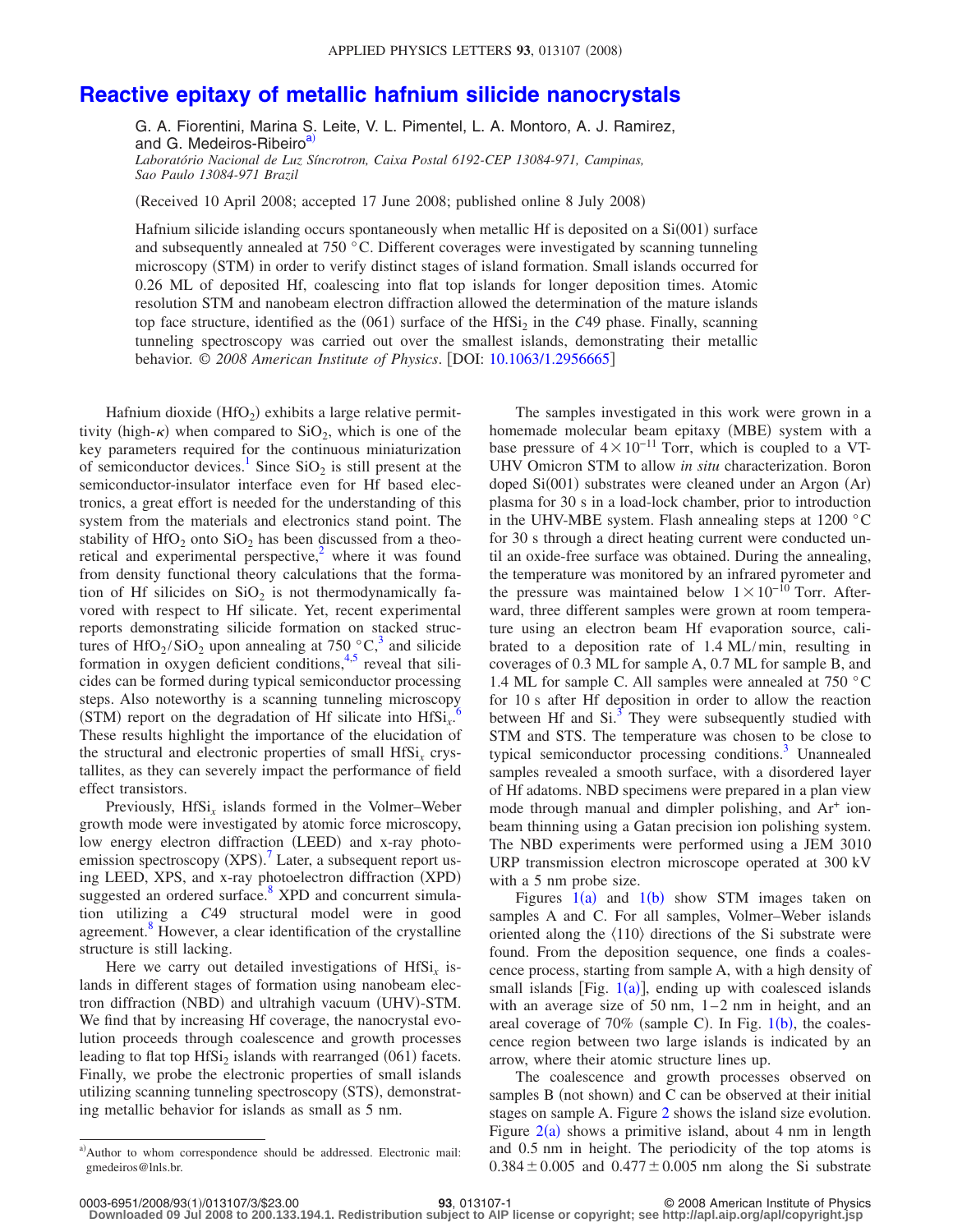<span id="page-1-0"></span>

FIG. 1. (Color online)  $25 \times 40$  nm<sup>2</sup> STM scans of HfSi<sub>x</sub> islands obtained by reactive epitaxy after the deposition of (a) 0.26 ML and (b) 1.38 ML of Hf. (b) shows one mature island in a coalescence process. Both samples were subsequently annealed for 10 s at 750 °C after Hf deposition. The grayscale is associated with the height derivative along the slow scan direction.  $V_{\text{tip}}$  $=-2.0$  and  $+1.6$  V for images (a) and (b).

[110] and [110] directions, not characteristic of any Hf silicide compound known.<sup>9</sup> Nevertheless, the island atom spacing along the [110] direction matches the Si lattice parameter. Figure  $2(b)$  $2(b)$  presents a coalescence between two primitive islands, leading to a transitional structure. The periodicity along the  $|110|$  direction is  $0.391 \pm 0.005$  nm, whereas along [110] an order is not clearly established. In Fig.  $2(c)$  $2(c)$ , an elongated island in its later stage of growth is shown, with twice the length of the primitive islands and the same width. These images show that  $HfSi<sub>x</sub>$  islands size evolution can occur by a coalescence process or by growth along the  $\langle 110 \rangle$  directions.

At this point, the crystal structure as well as the stoichiometry are not clearly identified, and these preliminary stages are precursors to more stable phases. The mature islands from sample C, on the other hand, present a very well defined periodic structure, which can be unequivocally ascribed to the  $C_{49}$  phase of the HfSi<sub>2</sub>, as it will be shown ahead. Figure [3](#page-1-2) exhibits atomic resolution images on a typical flat top island, oriented with respect to the substrate. Figure  $3(a)$  $3(a)$  shows the island top surface, with alternating row

<span id="page-1-1"></span>

FIG. 2.  $10 \times 10$  nm<sup>2</sup> atomic resolution STM images on sample A: (a) a primitive island, (b) a transitional island, and (c) an elongated, noncoalesced island. Note that the transitional island is formed by the coalescence of two primitive islands. The grayscale of the images is associated with the height

<span id="page-1-2"></span>

FIG. 3. (Color online) (a)  $20 \times 20$  nm<sup>2</sup> STM scan of a HfSi<sub>2</sub> mature island of sample C. The gray scale is keyed to the height. (b) Power spectrum of the image shown in (a). (c)  $6.5 \times 6.5$  nm<sup>2</sup> STM scan of the selected area in (a). The gray scale corresponds to the height derivative along the substrate [100] direction. (d) Line scans taken along  $[110]_{Si}$  and  $[110]_{Si}$  directions, showing the periodicity of the atoms.  $V_{\text{tin}} = +1.6$  V.

pairs with different heights. A two-dimensional power spectrum of this image is shown in Fig.  $3(b)$  $3(b)$ . Along the Si substrate  $[110]$  direction ( $[110]_{Si}$ ), one finds a short period structure, whereas along the  $[110]_{Si}$ , three spots are shown. Figure  $3(c)$  $3(c)$  is a magnified view of the region indicated by the dashed square in Fig.  $3(a)$  $3(a)$ . Except for a few regions (upper left corner), the row pairs run continuously across the island. Figure  $3(d)$  $3(d)$  presents two line scans aligned with the  $[110]_{Si}$ (blue) and  $[110]_{Si}$  (red) directions taken on the image shown in Fig.  $3(a)$  $3(a)$ , color coded accordingly. The average spacing along the  $[110]_{Si}$  direction was measured and resulted in  $0.354 \pm 0.005$  nm, using the Si substrate lattice spacing as a reference. Along the  $[110]_{Si}$  direction, the interatomic distances were found to be  $i=0.510$  nm,  $ii=1.310$  nm,  $iii$  $=2.550$  nm, and  $iv=0.420$  nm. The error is  $\pm 0.005$  nm for all measurements. The row pairs can be seen with a height difference of about 0.2 Å.

By using only the surface periodicities inferred from the STM measurements, it is extremely hard to identify the crystalline structure of the islands. We thus use NBD to make a precise assignment of the island structure and its orientation. Figure  $4(a)$  $4(a)$  shows an electron diffraction pattern obtained in the  $[013]$  zone axis for a mature island in sample C. The diffraction pattern was confirmed by simulation utilizing HfSi<sub>2</sub> in the *C*49 structure,<sup>10</sup> corroborating the suggestion by Siervo *et al.*<sup>[8](#page-2-7)</sup> Figure [4](#page-2-9)(b) shows the corresponding  $(061)$  surface of the crystallite which is to be compared to Fig. [3.](#page-1-2) The only deviation from this model concern the Si–Hf pair row (indicated by the bars on the top side of the image), in which the Hf atom row alternates with the Si atom row in the unreconstructed surface. The atom spacing inferred from the STM images suggest a rearrangement of the Si-Hf atoms in a single row. Lastly, the periodicities along the  $[110]_{Si}$  obtained from the simulation for the Si and Si–Hf atom rows indicated by braces  $(i=iv=0.420 \text{ nm}, i=1.310 \text{ nm}, \text{ and } iii$  $= 2.580$  nm) (Ref. [10](#page-2-10)) are consistent with the STM measurements. Figure  $4(c)$  $4(c)$  shows a perspective view of the structural

derivative along the slow scan direction.  $V_{\text{tip}} = -2.0 \text{ V}$ .<br>Downloaded 09 Jul 2008 to 200.133.194.1. Redistribution subject to AIP license or copyright; see http://apl.aip.org/apl/copyright.jsp